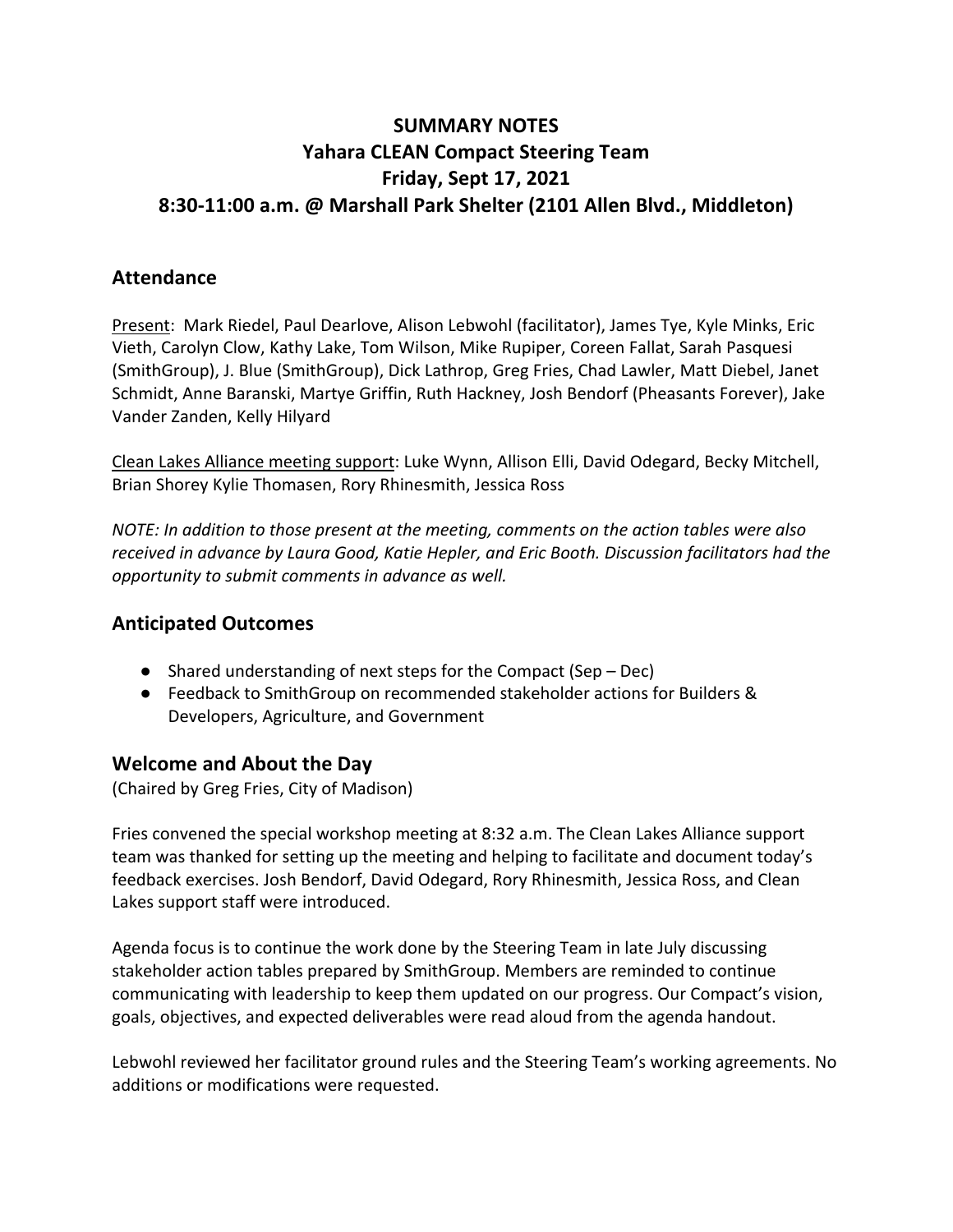*Summary notes from the 7/29/21 meeting unanimously approved.* Members also had received advanced copies of the updated Compact financials and draft action tables.

Future meeting formats and locations will depend on how the COVID-19 situation evolves. Presently, the tentative plan is to go back to a virtual format for both the Steering Team (8:30- 10:00 a.m.) and Executive Committee (10:10-11:10 a.m.) on Friday, October  $8^{th}$ . As laid out in the expected deliverables listed at the top of the agenda, we will end with a toolkit that is grounded in science and in our shared values. It will offer all of us within the watershed a role to play in cleaning up the lakes. After today, we will have three more meetings in this phase of our work together:

- **Oct** Public-engagement outcomes; action priorities based on our values testing; straw poll to ensure we're on track
- **Nov** Progress-tracking metrics and methods; vote to confirm that the materials reflect the work of the group; next steps for public messaging and 2022 rollout
- **Dec** Close out the plan-development phase

## **Stakeholder action tables: Agriculture; Builders/Developers; Government**

#### **SmithGroup Presentation** (J Blue)

Focus of the morning feedback exercise will be on the Agricultural, Builders & Developers, and Government action tables. Our intention is to develop action tables using language that is easily understood by a broad audience. Some recommendations apply to multiple stakeholder groups, so there will be some overlap. The actions have not yet been prioritized or ordered in any way. When providing feedback, we ask that you be specific with your comments and requested changes since vague or general statements are difficult to address. Blue and Pesquesi will rotate around the discussion tables to listen and answer questions.

Lebwohl provided World Café instructions for the small group exercise. Each discussion table was tasked with responding to the following questions:

- *1. What do you find helpful about this table?*
- *2. What questions do you have?*
- *3. What else do you want SmithGroup to know?*

#### **GOVERNMENT #1**

Table hosts: Rory Rhinesmith (facilitator) & Becky Mitchell (scribe)

- The explanation column and "approach" icons are helpful for understanding the actions. In addition, it is helpful to see how each action ties to a larger strategy.
- The icons need a legend that explains the approaches they symbolize. Also, they tend to cause confusion when they're not used to categorize actions. For example, identifying an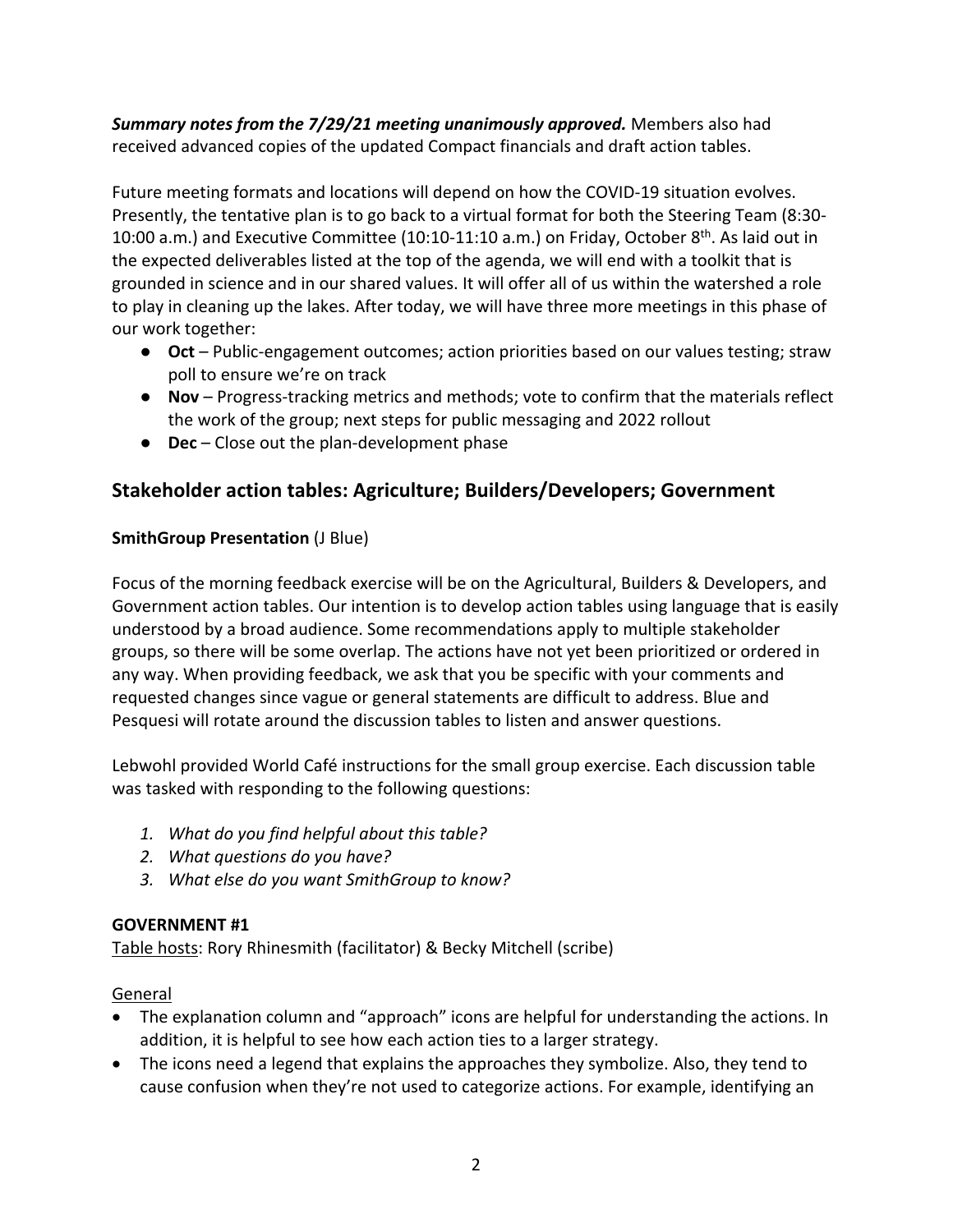approach as "N/A" could imply that a particular action is not as important, creating unintended messaging problems.

- The action list is very long, making it somewhat overwhelming. How will this long list get integrated into a strategic action plan? Recommend grouping actions by responsible implementation entity or by relative potential impact.
- What does the cost-benefit picture look like for each action? This type of information would be useful to include in the final report.
- Identify the actions that will yield the greatest impact irrespective of cost. If there is a project that costs \$20M but solves the problem, people will get behind it.
- For actions that fall under the "reduce stormwater runoff" strategy, emphasize in the explanation column that they also help lower the phosphorus load since loading is both a concentration and volume issue.
- What types of partnerships should government pursue? Are there private sources of funding that can help support implementation of certain actions?
- The biggest hurdle is that cities and villages don't know where to start when it comes to executing the action recommendations. Recommend an information clearinghouse to guide implementation and identify resources.

- (a.) Good recommendation but would like to see more detail on the whole phosphorus trading/banking concept. Can it be expanded to also address stormwater volume and/or municipal wastewater?
- (e.) "Green Street" programs are great, but expensive. The report should include additional details and guidance for how this gets implemented and funded.
- (o.) Replace "Prioritize the environmental benefit…" with "Prioritize the phosphorus removal.." There are lots of environmental benefits, but we want to keep the focus on phosphorus. In the explanation, change "They are managed to maximize their energy generation, *P removal is not a priority*…" with "…P removal is not a *revenue generator*…"
- (p.) Remove "financing" from the sentence within the explanation. It may not be limited to financing incentives. Other incentives, such as nutrients or transportation logistics, may be more attractive than money, so it's best to keep it as general *incentives.*
- (q.) Composting could be listed as an example within the explanation.
- (r.) What does "greatest contributing" refer to within the action description. Assuming it is referring to phosphorus loading and not runoff or something different.
- (s.) Recommend changing "collection" to "collection and processing."
- (v.) What is being proposed to make this happen? Ex: Host field trips and project demonstrations to showcase successful actions and areas of opportunity.
- (af.) The County is spending a lot of money on 'Suck the Muck' efforts, so let's make sure we are getting results that are commensurate with the level of investment.
- (ag. & ai.) What government funding methods are being proposed? Ex: Stormwater utility fee increases. Recommend connecting government implementers to private funding sources. Align with charitable foundations with shared goals and values.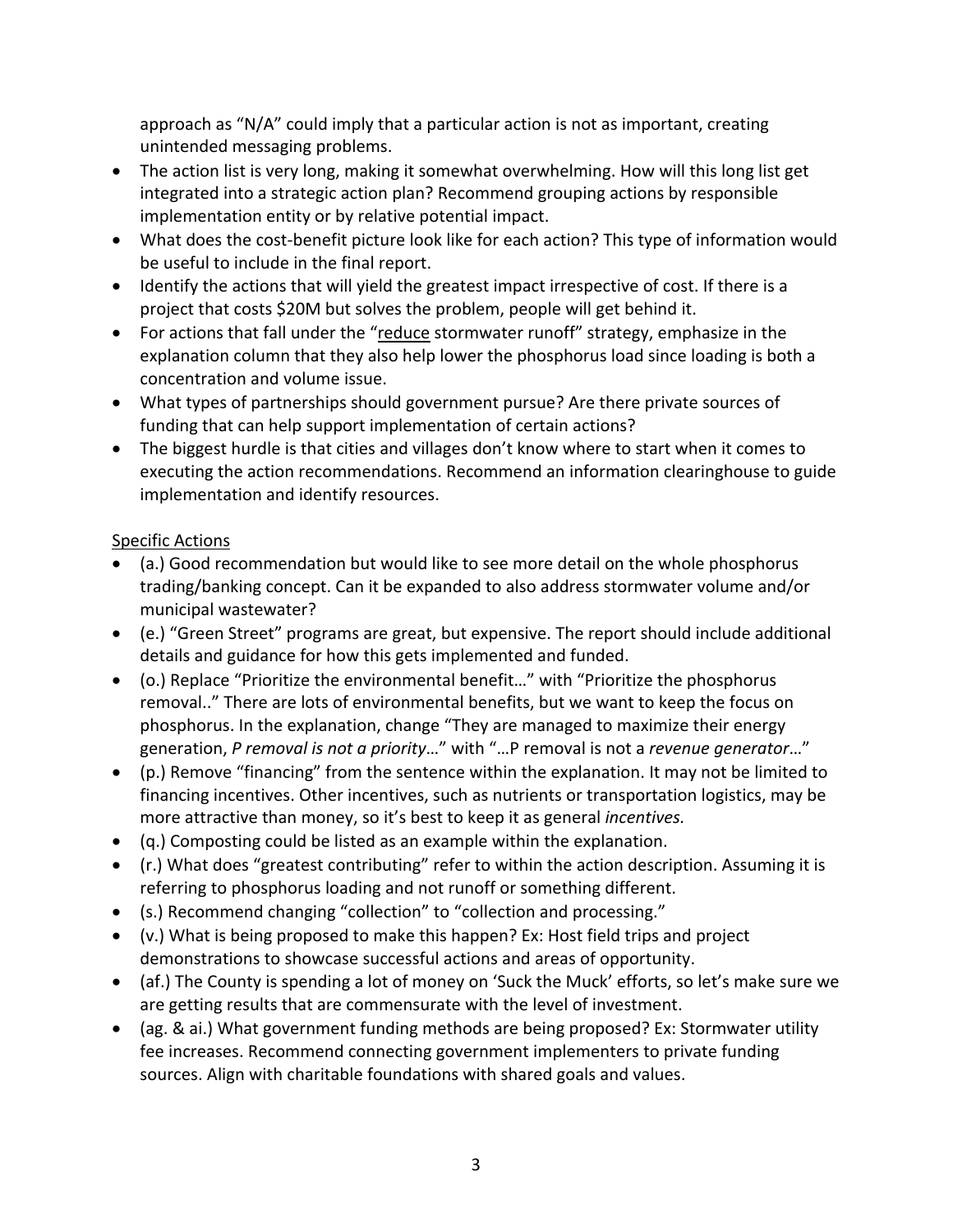- (ah.) This action item is not clear. What is the definition of "watershed risk" and what does it relate to (flooding, runoff, P delivery, etc.)? Risk is a word that means so many different things in government.
- (aj.) Focus on collecting more phosphorus-loading data during the vulnerable months of manure spreading.
- (aj.) Recommend making this broader than just agricultural land to effectively communicate overall progress to the general public. Define what needs to be tracked and reported out. Do this in a way that people will understand and care about. Link to TMDL and minimum DNR standards.
- (aj.) Recommend removing this action item or making some significant changes. The way it reads now is that by collecting phosphorus data more frequently it will help provide a better picture of how conditions are changing. That is misleading. Frequency of data collection does not drive good information. In fact, it can make it even harder to determine what is good information vs. bad information. The strategy states "Increase Scientific Understanding of Phosphorus." Maybe a better action would be to evaluate and analyze existing phosphorus data on agricultural land and how it is changing over time.
- (am.) Once we start getting a handle on the watershed mass balance for phosphorus, it won't be easy to fix any imbalances. Government action in this area will be key to sustaining progress over the long run.
- (am.) Good data and analysis are available. Recommend continued monitoring via existing stream gages to track how phosphorus loading is responding to watershed actions and climate change.
- (an.) Maintaining ongoing meetings of the Compact membership to coordinate efforts, track progress, and communicate outcomes is a recommendation that spans all tables. This is critical to sustaining a collective effort following creation of the plan. Recommend a government outreach program or position dedicated to helping push for recommended actions and providing needed support.

- 1. Group and prioritize actions based on potential impact and/or responsible jurisdiction.
- 2. Highlight actions with a higher benefit-cost ratio (value assessment).
- 3. Identify and recommend public-private partnership opportunities.

#### **GOVERNMENT #2**

Table hosts: Matt Diebel (facilitator) & Brian Shorey (scribe)

- Supportive of the listed recommendations, and the idea of doubling down on current actions that are working.
- Action table needs to be organized in a way that makes it easier to use, like by topic (urban vs. ag) or the community-change mechanism being recommended (policy, education, etc.). Consider adding another column on the type of tool or mechanism proposed.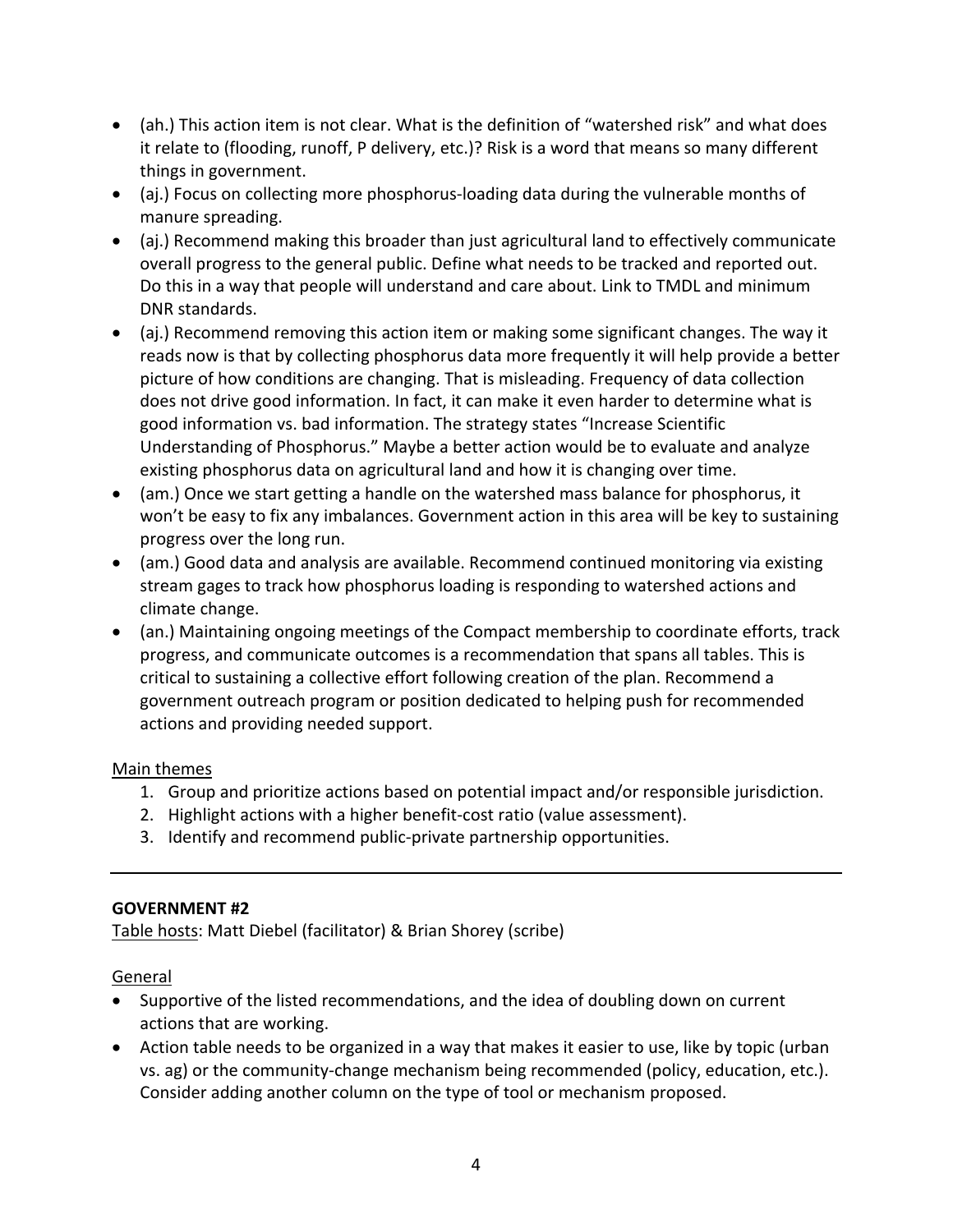- Municipalities can be asked to help prioritize the actions and show what they already do.
- Is SmithGroup looking at the barriers in existing codes that might be restricting implementation of recommended actions?
- There is a lot of overlap between certain stakeholder groups, such as between Government and Builders/Developers or Government and Agriculture. This can make it challenging to assign responsibility. If the same action is being assigned to multiple stakeholders, it should be noted and written the same way.
- Things can easily be facilitated through Yahara WINS and its existing funding structure. We struggle with how we get Yahara CLEAN to dovetail with Yahara WINS. The Rock River TMDL, Yahara WINS, and Yahara CLEAN should reconcile progress-reporting numbers to avoid mixed messaging.
- Missing from the tables is direction on what can be financed and implemented right away. Much is being done, but we're not accomplishing our water quality goals largely because of funding or resource issues. Consider a triple-bottom-line approach (financial, social, environmental) to determine the actions that will produce the best overall outcomes.
- Using "N/A" instead of a symbol under the approach column makes the action seem less important.
- Knowing relative cost-benefit is needed. Some actions are expensive, and we should be able to know what level of potential impact we're getting for the investment.
- There are financial limits and staffing issues to address in getting everything implemented.
- Which actions represent the low-hanging fruit?
- Action table has a "lake" rather than "water resources" focus. The watershed's rivers, streams and wetlands warrant more attention to leverage the good work of Friends groups.

- (a.) Phosphorus trading/banking is a great idea but tough to implement. How does this happen from a staffing perspective? How does it work? How does this fit in with the existing Yahara WINS program, and who manages it? "Transfer of rights" programs have not worked well in the past at the local level.
- (b. & d.) Mapping shorelines and funding/executing shoreline-restoration projects represent two sides of same coin. Step on is to map and evaluate, and step two is to fund and restore.
- (d.) Funding shoreline restorations to meet a waterbody's ecological goals is a neat idea.
- (f.) Dane County Lakes & Watershed Commission talks about further incentivizing green infrastructure but doesn't know how to proceed.
- (h.) Prioritizing stormwater outfalls for end-of-pipe treatment is great and has been done by the County as part of its Urban Water Quality Grants Program.
- (j.) Many listed actions are already being done by the County, including leaf-raking alerts based on rain forecasts. Recommend that the plan provide guidance for how to get more people and communities involved in these actions.
- (k.) What is the recommendation for how to fund the inspection of all major permitted stormwater facilities? This has been done to a degree, but more work is still needed. The structure is in place, but there is a lack of implementation.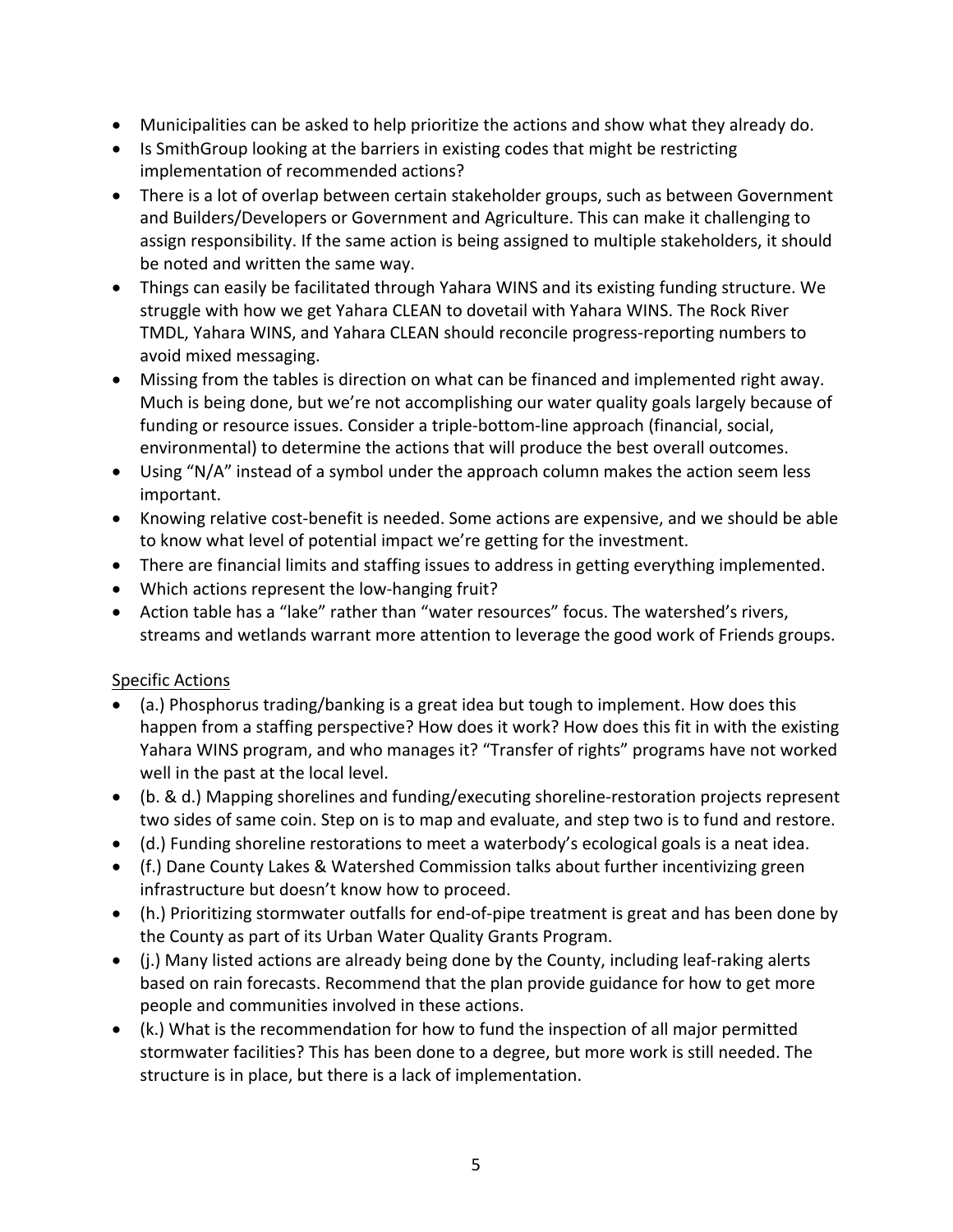- (k.) Madison performs these inspections, but homeowner associations are in charge in many places. Will they do the inspections and necessary maintenance? Currently, there is no incentive for the HOA to do this work once the property is developed and the stormwater facility is built. Infiltration basins can fail immediately. Who is following up and what is their incentive?
- (m.) What does it mean to "align stormwater control performance standards with the TMDL limits?" We already have TMDL standards, and it is unclear what is being proposed and how it would be implemented. This is not managed at the site level.
- (n.) Will the County prioritize and follow the recommendation to site more digesters in the watershed? Is there a role for a private entity? What business model are we using? Can digesters be eligible to receive "infrastructure" funding through federal stimulus?
- (o.) What does "prioritize the benefit of digesters" mean? Is there a need to consider smaller manure digesters (on-site)? What are we recommending for digester locations?
- (q.) For "evaluating alternative manure management techniques," do we have any more specifics on this? Do we need pilot programs to test these techniques? Is the UW involved in the research on this? What partnership is needed there?
- (u.) With respect to "linking financing to regenerative farming practices," is this supposed to be financing or another form of funding? Financing is lending. Thinking of state agencies, we don't have these programs like the federal government might.
- (v.) Maybe reframe: "…access to *support* (funding, technical assistance) to increase participation in conservation throughout the watershed." And what is the need? Access to I&E? Resources? Equipment?
- (w.) Increasing participation of farmers in problem-solving needs to be more specific. Dane County has convened a number of "task forces" to try to do this, and the Compact tried to do this too. Are producers participating? If not, is there a specific action needed to overcome this? Do we, as government reps, need to be more active in their groups instead of asking them to be active in our initiatives?
- (x.) The State of Wisconsin limits what local government can require of developers to manage runoff. Where is the leverage to affect change?
- (x. & y.) Managing runoff from new development at pre-development rates and protecting internally drained areas is difficult from developer standpoint. Will 93% of the predevelopment rate get us to where we need to go? Are there diminishing returns to consider? A cost-benefit analysis can answer those questions.
- (y.) The protection of internally drained systems is across all action tables. Might want to pull this out as a separate item and encourage government to work with other groups to accomplish it. Also, how is government supposed to minimize tiling?
- (ag.) Would be great to expand funding sources for needed water quality projects. What are those additional resources we can tap into? Minnesota gets additional revenue for water quality projects through its lottery and sales tax.
- (ah.) Explanation is unclear for what "restructure cost-share eligibility programs to align with watershed risk areas" means. Who is being asked to execute this action?
- (al.) Would be great to incentivize the purchase of phosphorus-containing products generated from within the watershed. What is the proposal for how this happens?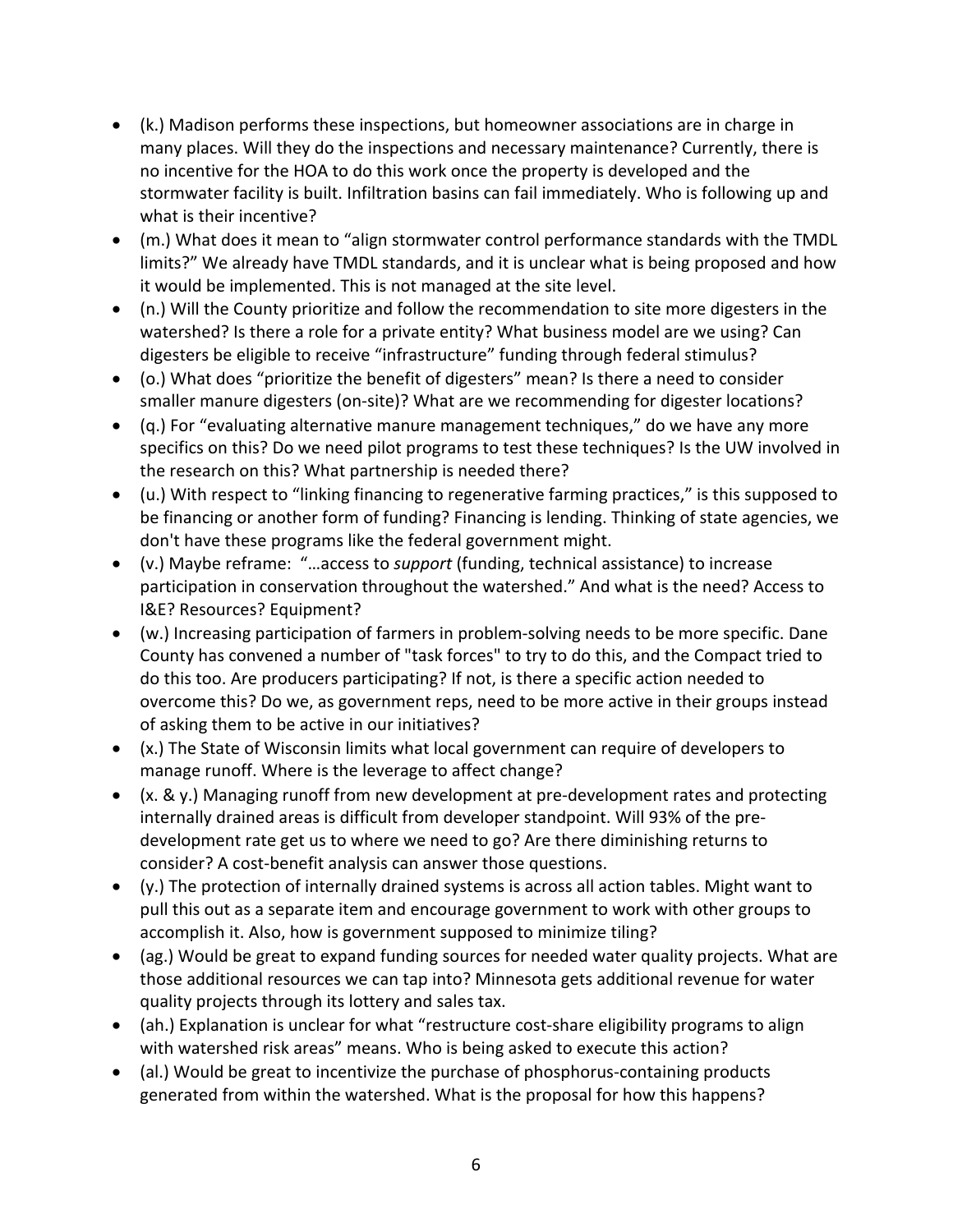- (Actions related to development): Recommend the creation of more public-private partnerships. For example, government provides land for affordable housing development and includes conservation requirements. Think about unintended consequences related to policies and incentives. For example, the Minnesota Wetland Conservation Act had issues and was later revised. Incentivize how? Who is picking up the tab? Will the action promote massive sprawl or more European-style growth?
- (Actions related to beaches): How are beach actions resulting in lower phosphorus in the lakes? Also, it is not clear that some of the beach actions are specifically for *E. coli* reduction given the tables' overwhelming focus on phosphorus. Clarify if the recommendations are intended to benefit the beach, the lake, or some social aspect. Picking up dog poop at beaches is comparatively a non-issue for the lakes when considering potential benefits.

- 1. Organize by action category to make the tables more digestible.
- 2. Document what is already being done with respect to recommended actions. Distinguish between new recommendations and those that are already being implemented and working.
- 3. Propose what more is needed to overcome current barriers to the actions.

#### **AGRICULTURE #1**

Table hosts: Coreen Fallat (facilitator) & Allison Ellie (scribe)

- Categorize recommended actions into projects vs. programs vs. policies. Each requires different types of support and implementation timelines.
- Consistent use of approach icons would be helpful. Also, blanks and "N/A" make the table look incomplete.
- Some action statements sound simple but are actually very complex to carry out. Need direction outside of the table on what it's going to take to get actions implemented. Also, think holistically and keep negative impacts in mind for some actions (i.e., collecting all the manure has a carbon impact).
- To make the table more useful to agricultural stakeholders, identify the costs and benefits to the farmer. Farmers will typically be more inclined to adopt an action if they know it will save them money or provide other benefits.
- Add a percentage-increase goal for acres under conservation practices.
- Instead of solely relying on practices to resolve issues, identify areas that can be converted from agriculture to native prairie as purchase opportunities arise.
- Research may be necessary to identify critical areas where farmers are contributing the most phosphorus. Efforts should then be focused in these areas.
- Tailor the table in a way that plays to the farmers' best interests. For example, make it clear that existing and proposed incentives support the adoption of these actions. Add direct links within the table or create a resource to help farmers find and apply for assistance.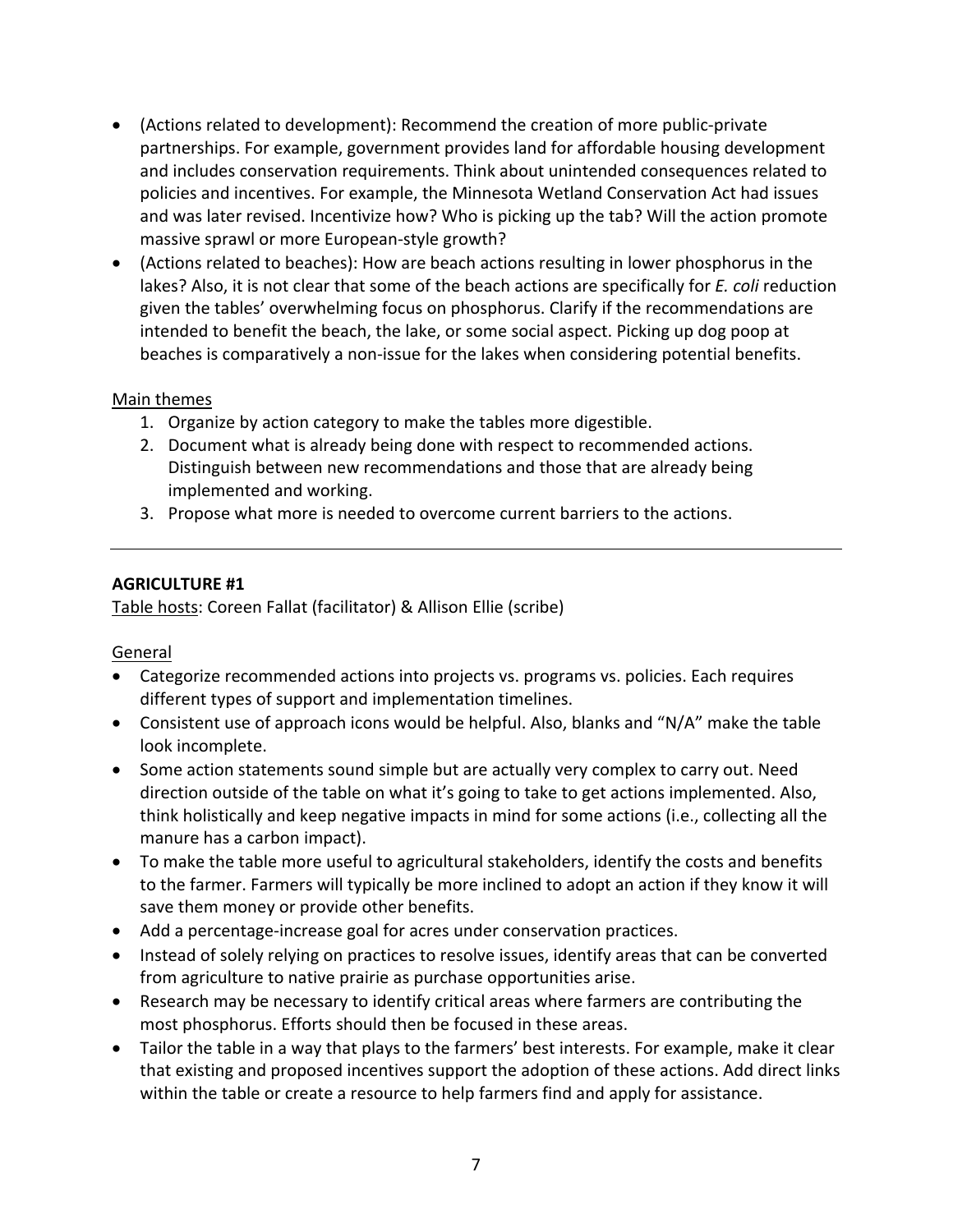- Did anyone in the agricultural community help develop this action list? Our biggest challenge will be in getting farmer buy-in on the actions, so their early input is crucial. The success of the whole lake-cleanup effort hinges on their acceptance and participation.
- We should be making the business case for each action. Let's find ways to pay farmers to do what we want so they don't have to foot the bill. We need farmers to grow our food, and they need resources to be able to adopt these actions. The community should *fund and* not simply incentivize farmer efforts. We should be clear that we are offering solutions versus imposing mandates.
- It is vitally important that an action be included that increases opportunities for adoption of perennial cover in the watershed, like managed grazing. This is essential to achieving longterm water quality goals. There are options that big operations can use as well, such as grazing heifers.
- SmithGroup may want to connect with Laurne Brey at Farmers for a Sustainable Food (formerly the Dairy Strong Sustainability Alliance) to see what feedback they've received from farmers as they prepared for pilot projects over the past 1-2 years.
- Suggest adding "implementer notes" somewhere in the plan that provide more specifics regarding how we expect each action to get implemented.
- Is it possible to group the actions that are complementary with each other? For instance, reorder the table so cropping strategies follow one after another.

- (a.) Would we also want to suggest better manure application to reduce phosphorus runoff (e.g., installing infrastructure to inject it into the crops)? How about shared digesters for smaller farms? We should be working with MG&E and other utilities to take the bio-energy and pay farmers for it.
- (b.) What are the current barriers to completing nutrient management plans? If it's cost, can we fund 100% of the cost to make it happen? How about on farms in critical areas that are contributing the most phosphorus? There are a variety of strategies that will lead to compliance without cost sharing.
- (c.) Remove the example of "purchasing hay from outside the watershed" as a means of reducing phosphorus imports. People will latch onto a single example as the best or only means of achieving this action.
- (c.) Is there a recommendation for how to accomplish this action? Also, if one farm has a surplus and another has a deficit, how can government help to facilitate an even trade where the first farmer can get paid for his/her hay (or get some credit) and the other farmer doesn't have to incur an added cost?
- (d. & e.) Need to connect the dots for people on how a pilot collection program and farmland runoff retention will work, and how they address the critical Jan-May timeframe when manure spreading is causing high phosphorus loading. With respect to the pilot, where does the manure go and what form would it be in? Specify that it is a nutrient (manure) collection program.
- (f.) What is the tool or mechanism that's going to get a minimum buffer width adopted? Will farmers be compensated for the loss of productive farmland?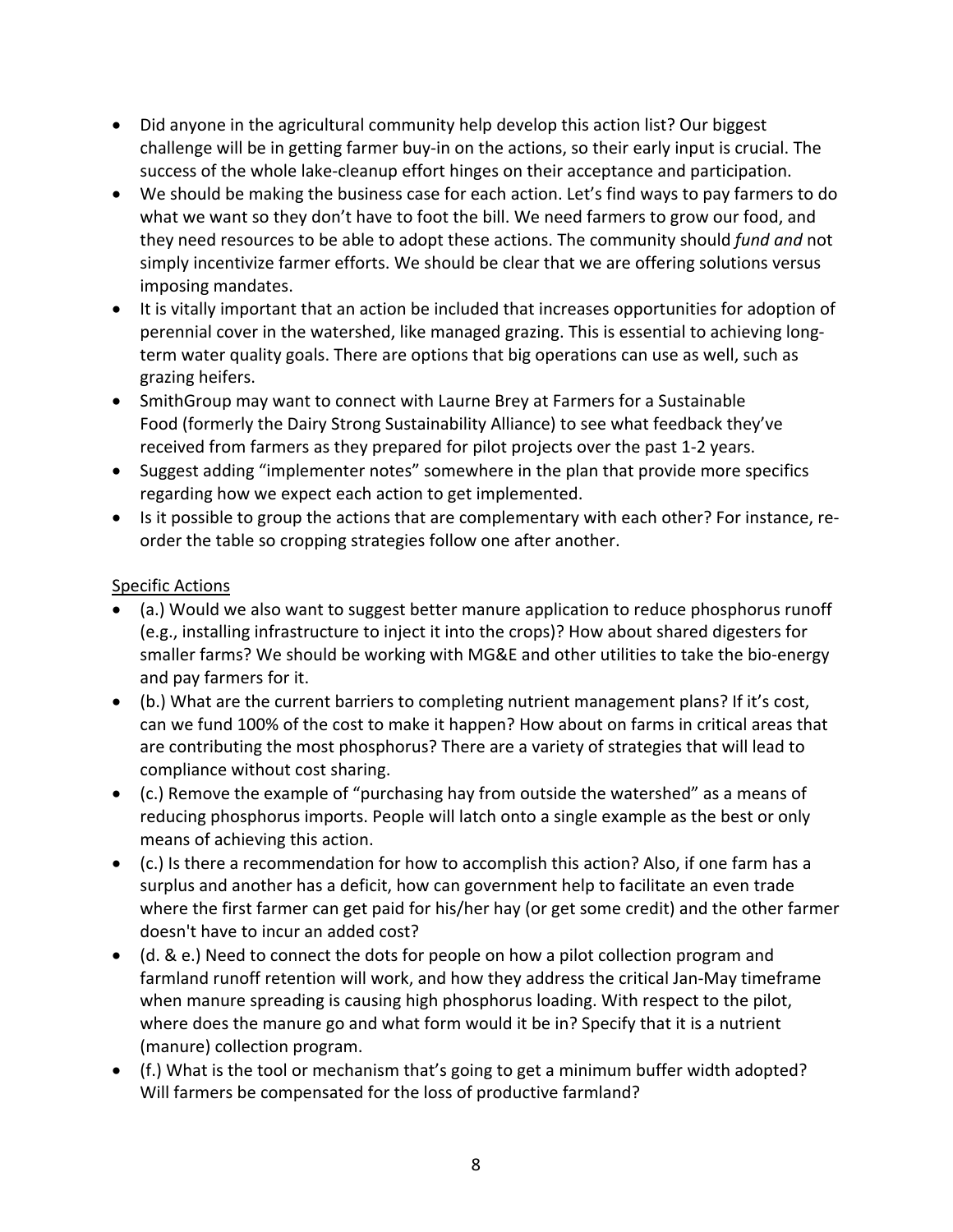- (g.) What problems could arise with relocating livestock facilities? This action requires a lot of funding support to the farmer. Also note that eliminating direct discharge to surface water from livestock facilities is already an agricultural performance standard.
- (h.) With respect to adding tile line P modeling to SnapPlus, it is a good idea but there are technical reasons why P delivery through tile lines is not differentiated from P delivery through surface runoff currently. If this becomes an action item, does it mean that someone will provide the technical and software development resources to do this? There are actions that Dane County LWRD could take to modify the P Index results coming from SnapPlus where tile lines are present (assuming they're able to identify the location of those tile lines) that would not rely on changing SnapPlus itself.
- (h.) It's questionable that adding a component to a phosphorus-loss model can truly be called an action to reduce agricultural phosphorus runoff. This would need to be paired with a mechanism to interpret the results and act upon them. The actions to reduce P delivery through tile drainage are the same as reducing dissolved P in surface runoff (i.e., draw down soil P and minimize the amount of manure and fertilizer P on the soil surface, especially at times of high runoff).
- (h.) Laura Good (P-Loading Subgroup): See comments in the above two bullets. Also: (1) The work that Matt Diebel has done assessing the runoff delivery potential of different parts of the landscape is great. Adding the location of tile lines to that map will aid in understanding the P delivery potential from individual fields. Using the resultant P delivery potential to modify the current P Index ratings of fields will help with identifying the locations that really have the greatest need for P-reduction measures. (2) The P Index in SnapPlus has 2 components – particulate P and dissolved P. For most fields, the P Index is dominated by particulate P, encouraging efforts to reduce sediment movement. Those efforts are helpful and should not be abandoned. However, there are landscapes with very little sediment movement that still have water quality problems due to delivery of dissolved P. Would welcome a project that explored whether a focus on limiting the dissolved P component of the P Index *in addition to* the current limit on the total (particulate + dissolved) in the Lake Mendota watershed is needed.
- (i.) Good idea to increase the composting of manure. There are some innovative options available, like nutrient recovery systems (i.e., NuWay).
- (i.) Shouldn't this be more specific? For example: "Increase the tons of manure composted as a percentage... through the establishment of a community compost facility, on-site composting, etc.
- (j.) Increasing the number of rotational grazing acres is not an option for some farmers. It will depend on the farm's operational setup.
- (k.) What could be done to help farmers get through those first few years after switching to no-till when crop yield might drop? They are more likely to accept the risk with some insurance. In addition to a no-till action, there should be one for cover crops which are beneficial to overall soil health.
- (m., n. & o.) Are farmers be expected to implement these actions?
- (n.) Dredging of drainage ditches can have negative impact on loading. If the approach is phosphorus containment, this action might not make sense.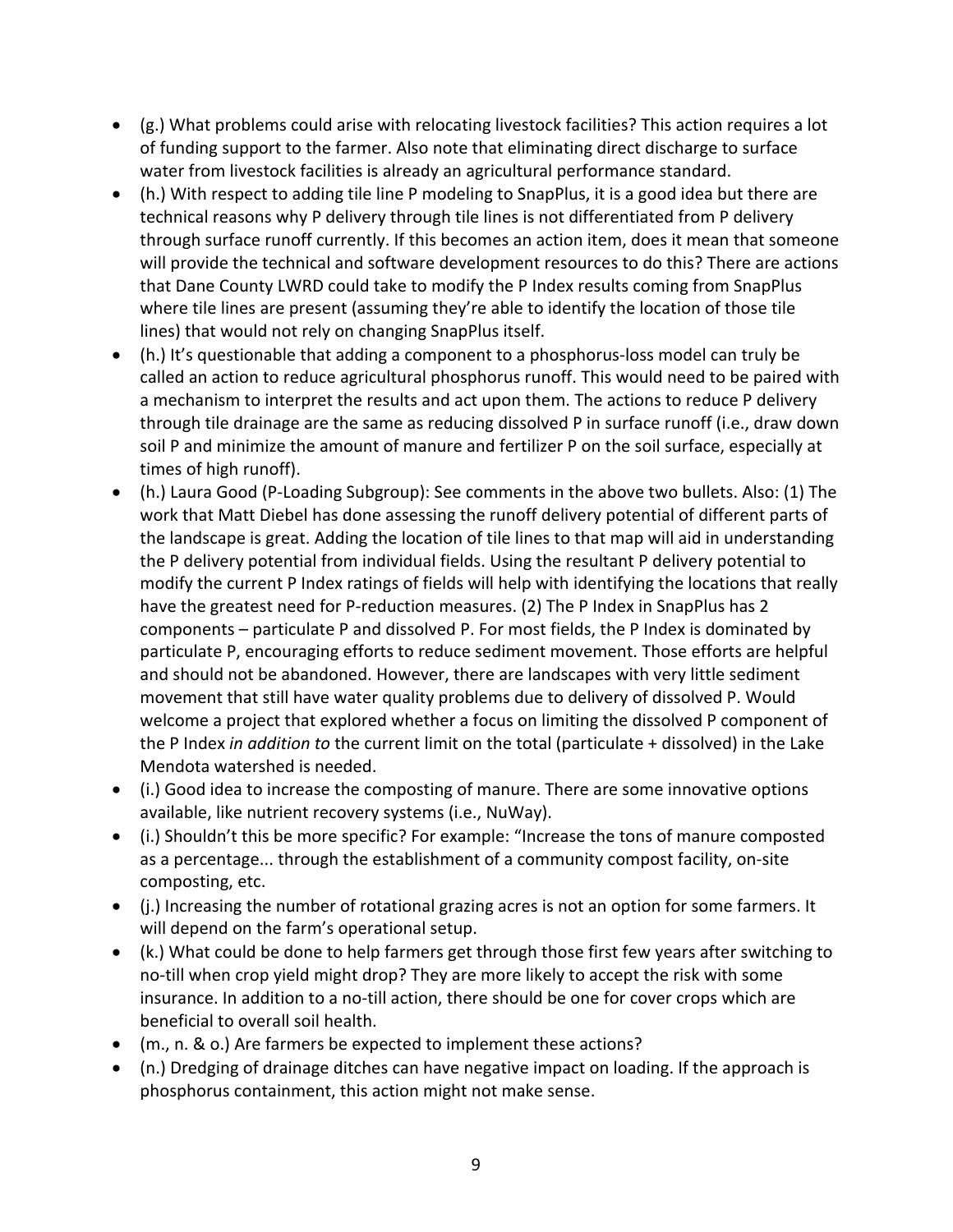- (n., q. & l.) Dredging drainage ditches, preserving wetlands and internally drained areas, and minimizing the use of tile lines are independent recommendations that appear to be contradictory. Explain how these actions relate to one another and work together.
- (p.) Providing farmers with more access to "planting green technology" is a great recommendation.
- (r.) This is an important recommendation. It is vital to not only increase participation in existing producer-led watershed groups, but to increase funding support to these groups.
- (t.) Linking financing to regenerative farming practices requires a broader effort than just working with the county. Shouldn't this be moved to the Government table?
- (u.) Interested in seeing what other ideas farmers present for controlling phosphorus loss.
- (v.) What type of data sharing are we talking about? If it's field-level, farmers will not be comfortable sharing information that can expose failures in how they do things.
- (Biosolids): An action recommendation and discussion related to the spreading of biosolids seems to be missing from the table.

- 1. Organize and prioritize by impact. Categorize actions as programs, policies and projects. Possibly use icons again to help visually differentiate among these different tools.
- 2. Add a recommendation for more effective regulation and management of biosolids.
- 3. Internal consistency on the table needs some work (i.e., n., q. and l. contradict each other). Group similar actions together within the table, such as by topic.
- 4. Get farmer buy-in by providing funding assistance and lifting them up as solutionmakers. Fund rather than simply incentivize farmer action; and provide a central clearinghouse for resources and assistance.
- 5. Targeted approach to action: direct efforts and funding to highest-impact areas.

## **AGRICULTURE #2**

Table hosts: Kyle Minks (facilitator) & Luke Wynn (scribe)

- We need to change the mindset on what the watershed provides for the community. There is a service that this watershed (including ag land) provides in conveying clean water to the lakes. Clean water is a service to society, and people may need to pay for that service.
- Are the actions and explanations understandable to the general public? For example, is SnapPlus a familiar concept to people? The table is likely to be difficult for non-farming audiences to comprehend.
- These are all great things to work toward. Recommend focusing efforts on marginal, less productive farmland that we can convert to other uses to yield positive environmental impacts. This approach looks at changing land cover by appealing to the farmers' interest in maximizing their financial bottom line. The most productive soils remain actively farmed while less-productive areas get put to other uses that have a conservation benefit.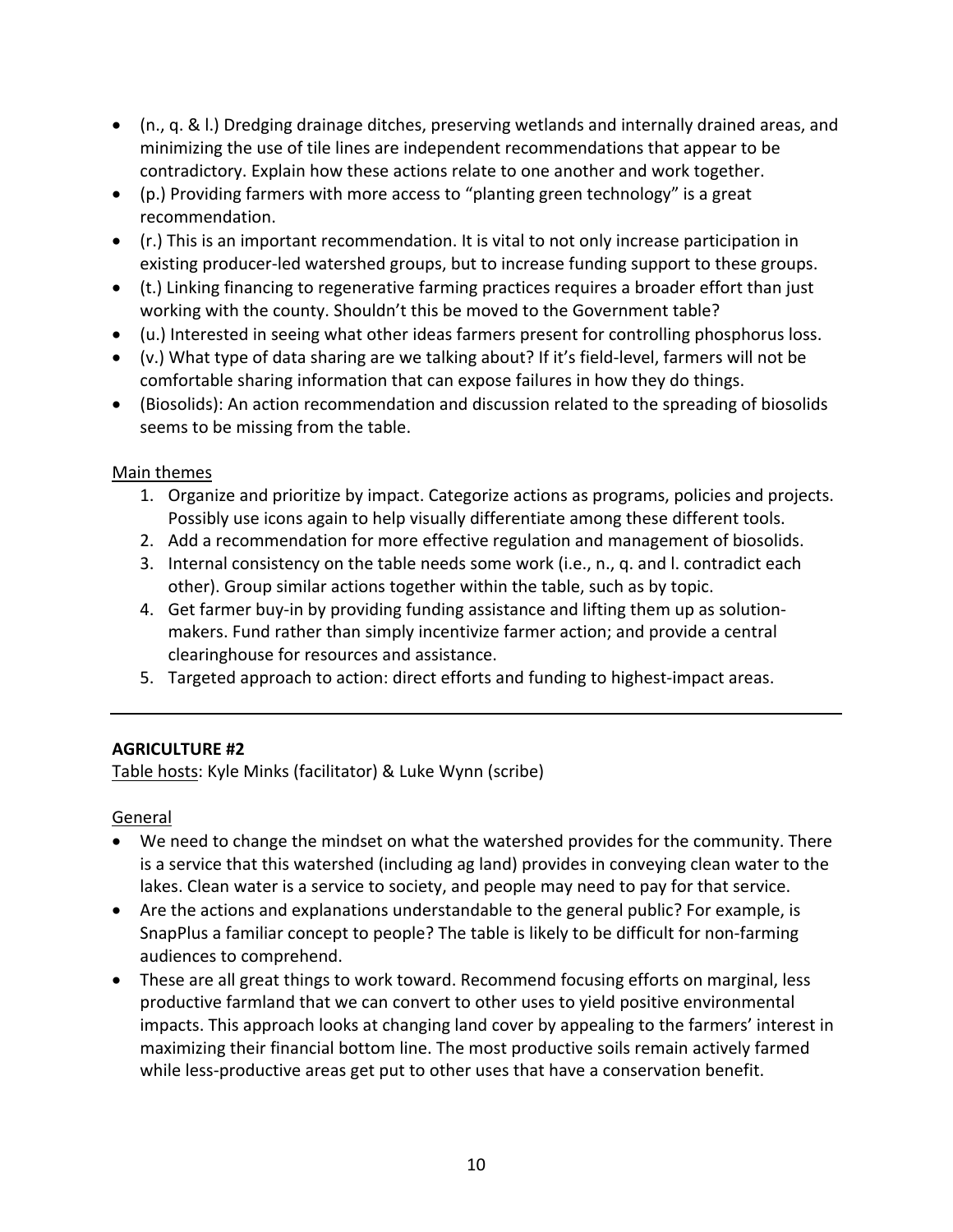- What is the carrot for people to implement these actions? What is the benefit to the farmer? Write action explanations to address these questions throughout the table
- This is a great wish-list, but it needs prioritization and funding discussions. How do we do these things? We have the *what* but need to get to the *how!* A list of needs by itself is not that helpful.
- These actions are difficult to assess without understanding degree of impact and costeffectiveness. The cost-benefit question should be addressed somewhere in the presentation of action recommendations. The likely results: targeting high contributing areas and giving greater weight to actions that promote the "triple bottom line."
- There is nothing in the table about adding and financing more manure digesters for phosphorus capture. We need a goal and more capacity to process all raw manure. Government needs to be part of it, but it is implemented by the agriculture sector. *SmithGroup response: More language on manure and digesters is covered in the Government table.*
- Who specifically within the agricultural community is responsible for implementing each action? A lot of these refer to the individual landowner, but not all of them.
- As discussed at the last Steering Team meeting, strategy language regarding runoff volumes should be changed from "manage" to "reduce." We also need to communicate in terms of phosphorus "loads" (considers both concentration and volume).
- Recommend clearly identifying and separating out a short list of top actions (5?) for each stakeholder group.
- Which actions are new? Which are already happening and should be expanded? Could be beneficial to distinguish between the new or novel actions from those that seek to expand upon existing efforts.
- How does all this work get funded? What kind of incentives can be used to preserve undeveloped land to help reduce runoff and control flooding? Funding incentives should really benefit areas that are responsible for the funding.
- We need flexibility in program implementation, action prioritizations.
- We need a regional planning framework for the agricultural community. We have frameworks for urban areas and development, but I'm not familiar with a true planning framework for ag land.
- It is unclear what baselines are being used to generate the recommendations and measure future change.
- Legislative changes are likely to be necessary for some actions and should be mentioned.
- Can we bridge the actions between different stakeholder groups, and call out those that have significant overlap?

- (a.) Optimizing phosphorus removal at the existing manure digesters is identified in the explanation as being directed to government. What sector of government?
- (b.) 100% adoption and implementation of nutrient management plans needs more clarification on what is required. Consider adding language about funding cost-share initiatives to get 100% compliance instead of just a blanket requirement.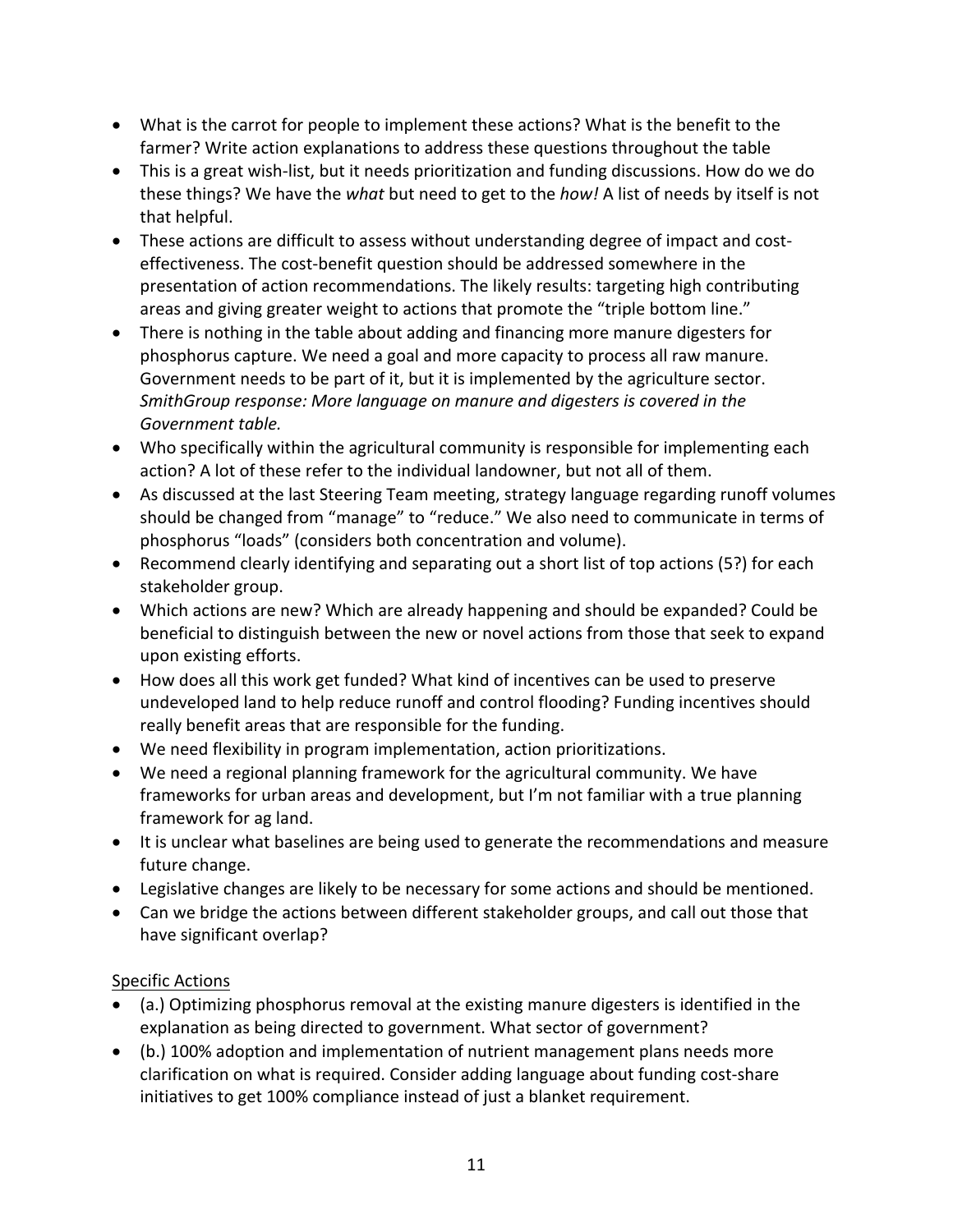- (b.) In the explanation, recommend removing "prepare, submit and update" and replace it with "develop and implement." The strategy is to *Reduce Phosphorus from Agricultural Sources.* A nutrient management plan itself does nothing to reduce phosphorus unless it is implemented.
- (c.) As an example of phosphorus imports into the watershed, the "hay" example raises more questions than it clarifies. It should be dropped (requested by multiple people). Assuming that this action is also intended to address feed and fertilizer, with fertilizer being the bigger issue. A specific action proposal is needed here.
- (c.) Putting limitations on farmers about what they can import, especially if they also own land outside the watershed, does not seem feasible. You can't tell farmers that they can't bring in food for their animals. Instead, we need to focus of the nutrients in fertilizers. A vast majority of farms in the Mendota watershed import at least some of their feed.
- (c.) The focus shouldn't just be on reducing the amount of phosphorus that is brought into the watershed. We should be emphasizing recycling of existing P that is already in circulation. Recommend adding a recommendation to find or create viable markets to facilitate the export of phosphorus.
- (c.) Cooperatives are selling fertilizers. If we can get them to recycle nutrients, we can reduce what is being imported. Add an action for this that puts responsibility on the co-ops.
- (d.) Piloting a manure-collection program during the Jan-May time period is the only action that comes close to dealing with the winter manure-spreading problem. This is one of the biggest problems we face, and it needs to be more explicitly addressed in the table! Also, what exactly is meant by a "collection program?" This is a multi-faceted issue that involves collecting, moving and processing.
- (d.) "Collection" of manure only addresses part of the problem. What are we going to do with it? How are we going to send excess nutrients out of the watershed and recycle the P that stays in the watershed? Is this meant to address the winter spreading problem? If so, it doesn't capture that effectively.
- (d.) Expand this to include both collection and processing. The manure will have to go somewhere once it is collected.
- (e.) Increasing runoff retention on farmland also falls under the "reduce runoff" strategy. When farmland is being sold for other uses, what can be done as part of that transactional process to support this recommended action?
- (e.) Recommend striking the first sentence in the explanation that reads: "Capturing rain and runoff as close to where it hits the earth is the most effective way to reduce the distribution of excess nutrient or other contaminants." This statement is debatable. Instead, lead with "Dedicating space…" and consider including "increase infiltration" within the action item.
- (f.) When calling for buffer strips adjacent to waterways, why is a fixed 40-ft. width proposed? This seems too inflexible given varying land conditions. One approach is to use crop yield data to target marginal lands instead of a blanket 40-ft buffer requirement that may not be applicable for every area. Recommend removing the 40 ft. minimum and allow for it to be site specific.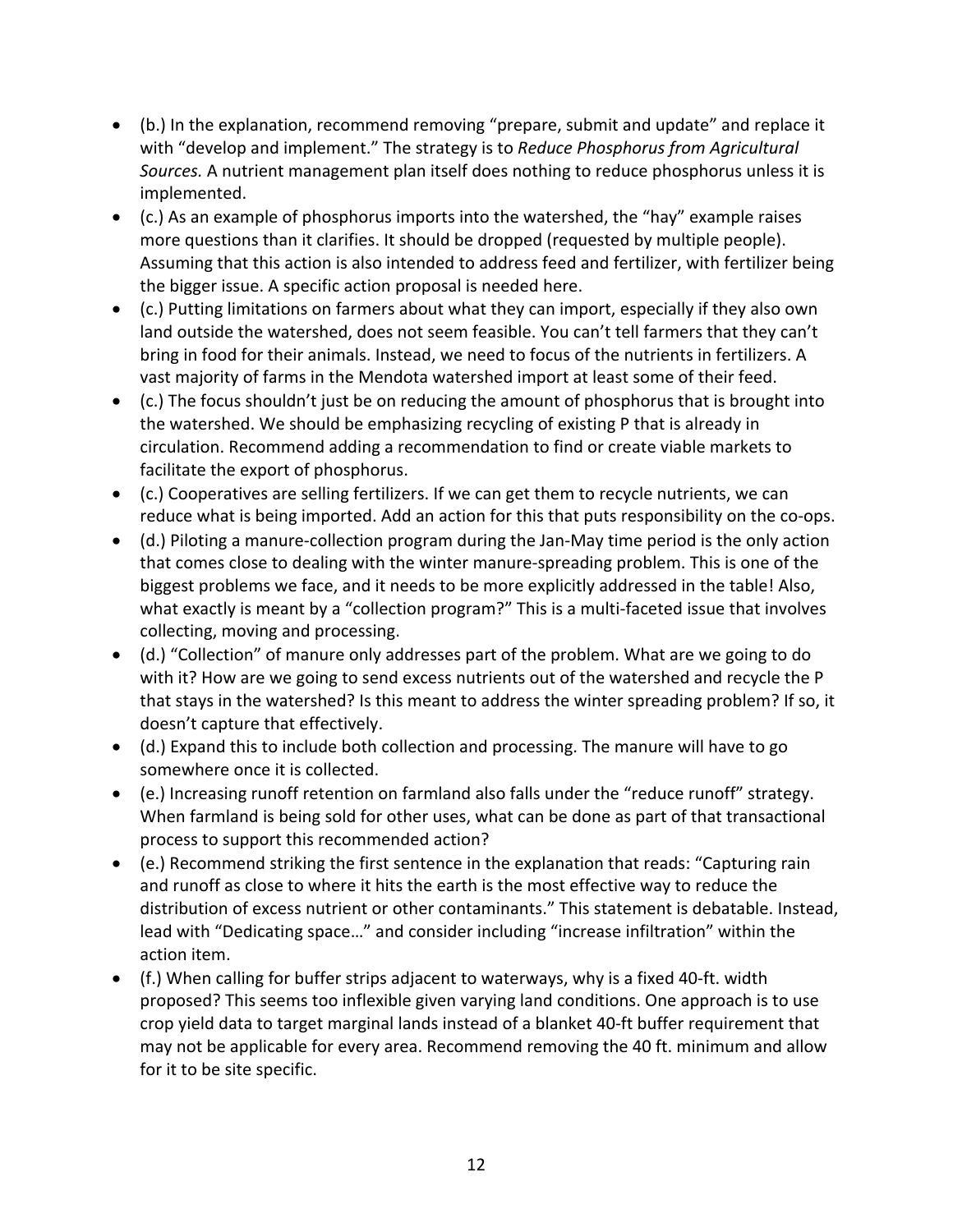- (h.) Good recommendation to update the SnapPlus model so it considers phosphorus contributions from drain tiles.
- (k.) Increasing the number of no-till acres is probably not feasible or advisable in all areas.
- (l.) It is unclear how you "minimize the *use* of tile lines…" since they are free flowing and can't be turned on and off once in place. Rather, is the recommendation to minimize the *installation of new* tile lines?
- (m.) In reference to "restore upland areas," what specifically is being proposed? There are many ways to approach this.
- (n.) Recommend replacing "Dredge and restore drainage ditches after *fields*…" with "after *riparian areas*…". As it reads now, it sounds like the entire field next to a drainage ditch would need to be stabilized. Since agriculture typically does not like to take land out of production, using the term riparian area may be more palatable.
- (t.) Recommend removing this action since it is explicitly identifying the county. If there is a strong desire to keep it, then replace financing with "cost share" or "incentive" programs.
- (v.) What does "make phosphorus data accessible to all stakeholders" mean? *SmithGroup response: The intention is to prioritize the sharing of data and action outcomes among partners and non-technical audiences. A mechanism is needed for capturing and sharing progress information to make it accessible to the larger community. We need all the stakeholder groups to share information at a level that can facilitate effective messaging around progress.*
- (Winter manure spreading): Getting a handle on this problem is key to our success. There should be specific action recommendations in both the Government and Agricultural tables that address this topic.

- 1. There are ecosystem services provided by ag land that would be good to highlight.
- 2. Focus on marginal lands, and maybe be less prescriptive with some actions (Ex: 40-ft buffer widths).
- 3. Organize and prioritize the actions to maximize cost-benefit.
- 4. Action (c.) about the watershed's phosphorus mass balance is important but needs to be reworked.
- 5. Action (d.) needs to be broadened beyond just the collection of manure so it addresses storage and processing.
- 6. Hot spots need 100% funding support. Really focus on identifying hotspots and finding the funding to help those farmers. Incorporate incentive language to make actions more attractive.
- 7. Overlapping actions should be highlighted or called out in some way.
- 8. We need regional planning for rural landscapes that incorporates public-private partnerships.

#### **BUILDERS/DEVELOPERS #1**

Table hosts: James Tye (facilitator) & Paul Dearlove (scribe)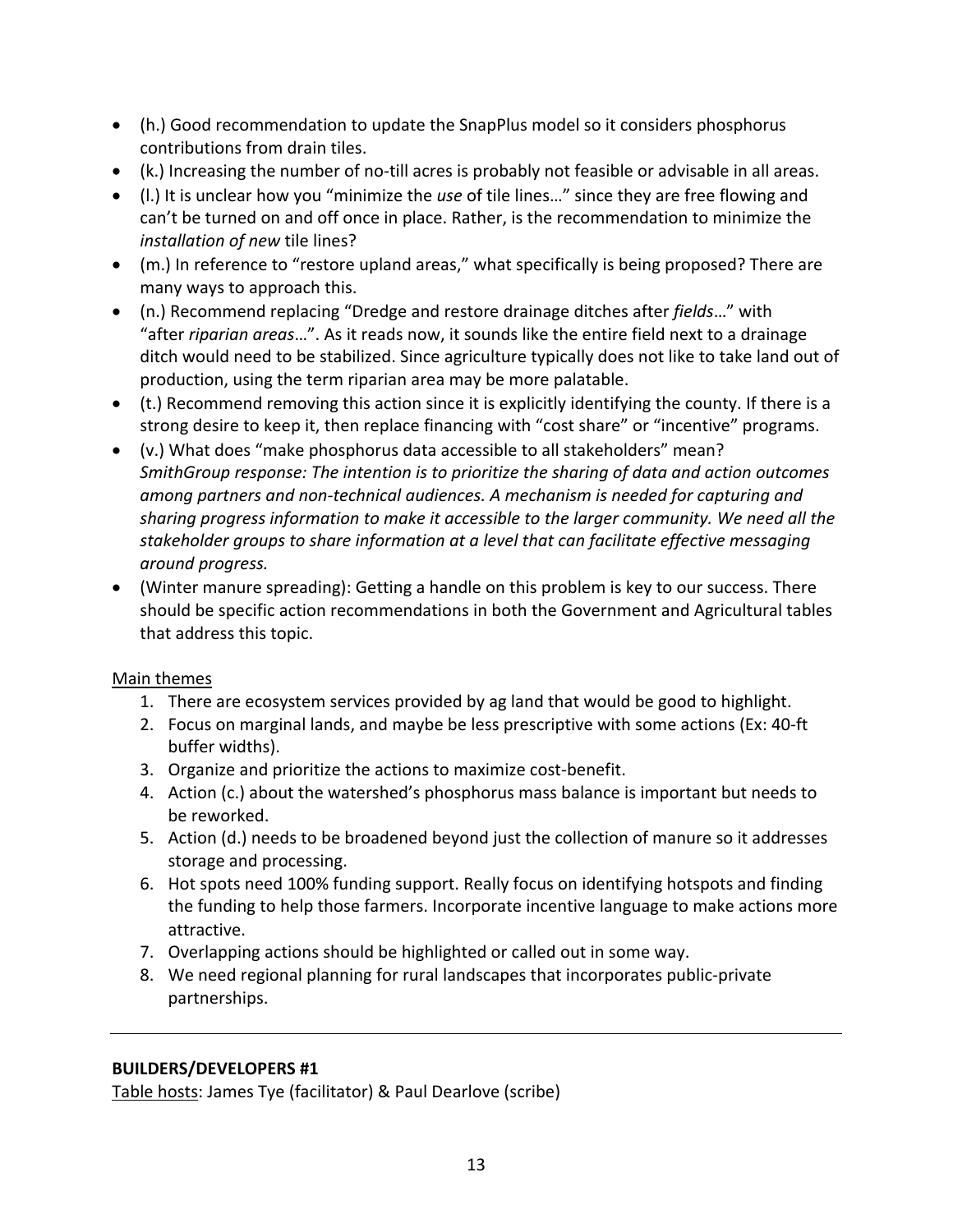### General

- With respect to all the actions, it would be helpful to know the specific problem or deficiency that we're attempting to address. Is the problem being caused due to a lack of education, a poorly designed regulation, a lack of enforcement, or something else?
- More public-private partnerships when it comes to land development. For example, the County could buy and maintain part of a property for wetland and infiltration benefits while the rest is developed and controlled by a private entity.
- Cost can be a big issue with any of these actions. Are there incentives that would encourage builders to change practices, like cost-sharing and piloting new approaches or technologies (i.e., reservoirs under the terrace to hold water)? Could government offer or require more education as part of the development-approval process?
- Half of the actions cannot be implemented by local order without violating current state law. For example, the Uniform Dwelling Code is a maximum not a minimum.
- How can we more effectively influence development from the very beginning of the process? It is much harder and more expensive to fix things after a property is developed.
- Developers want to hold costs to a minimum until the property gets sold to the eventual owner. Best way to meet infiltration requirements may be a green roof, but it's also expensive. How can we make development planning more intentional from a sustainability standpoint?
- Cost-benefit analyses are needed to prioritize the effectiveness of individual actions in terms of water quality impact.
- How do we incentivize the culture change we want to see? Leverage the fact that many prospective homeowners want to live in a sustainable subdivision. Consider developer incentives, recognitions, rating systems, Parade of Homes showcases, etc. to reward and normalize actions.
- Prioritize actions by water quality impact.
- There is no reason why Yahara WINS can't set development expectations and targets. Resulting phosphorus reductions would need to be quantified for crediting purposes.
- Compare stormwater utility fees across communities within the watershed. Increase fees by a certain percentage to pay for projects.

- (a.) How is the documentation of expected soil loss supposed to work? How does this compare to current requirements? Anything that goes beyond current regulations would not be palatable to the development industry at this point. What about more enforcement vs. new rules?
- (c.) Experience within the County Land & Water Resources Department has shown that the effectiveness of these mechanical sediment-trap devices is often exaggerated and not realistic. They are considered proprietary, making it difficult to verify their effectiveness.
- (e.) In reference to protecting wetlands during new development, the industry reaction will depend on the definition of a wetland. In some cases, wetlands are defined too broadly.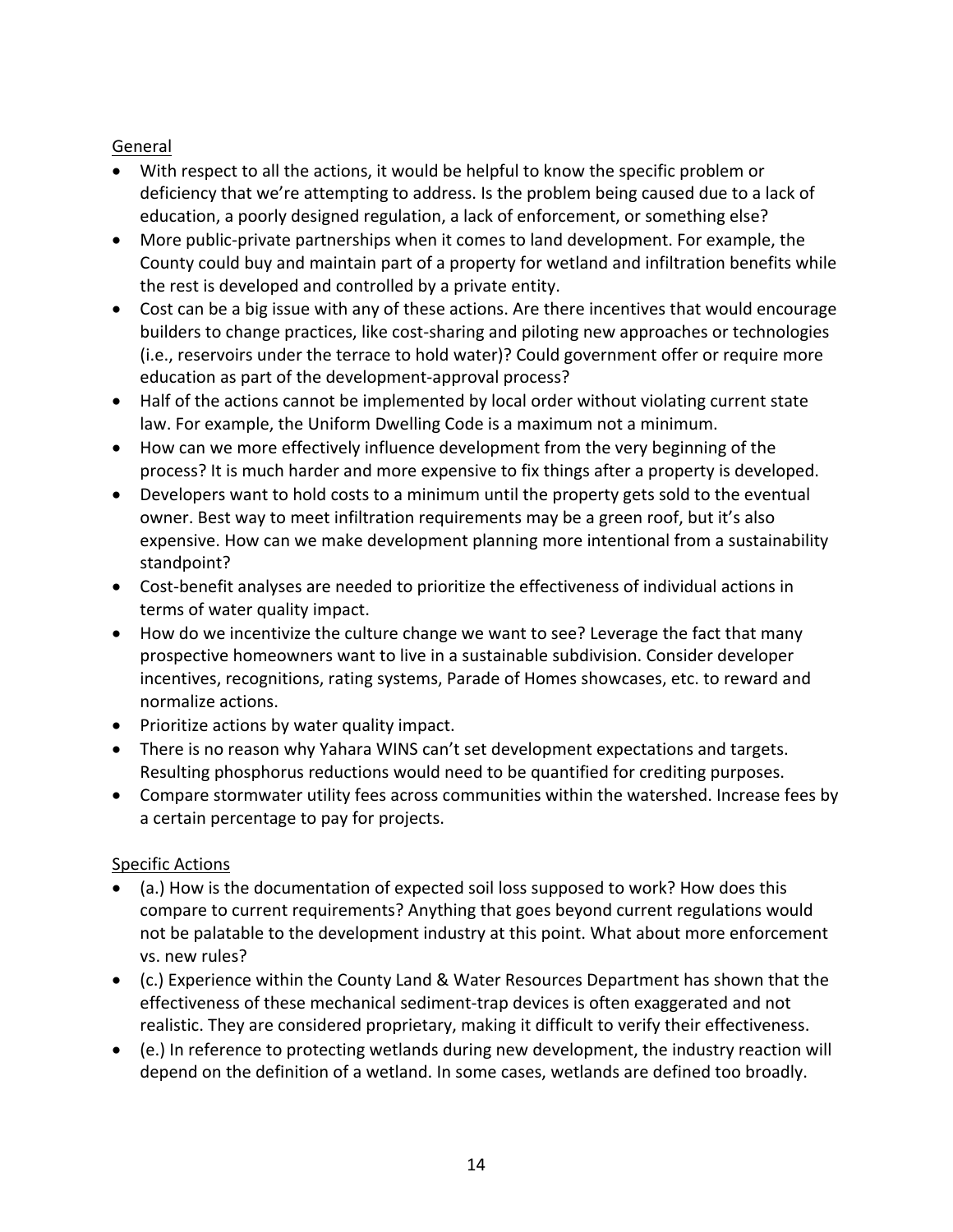- (g.) Recommend "incentivize" rather than "prioritize" the use of green infrastructure (GI). Examples include cost-share incentives for developers and builders who incorporate GI or offering credits for such things as green roofs. (Note: The idea of green roof credits has been raised in the past, but it wasn't well received by zoning officials given the patchwork of zoning codes across communities.)
- (g.) Identify one or two green infrastructure practices that developers can incorporate into their projects as high-visibility public demonstrations.
- (g.) Middleton uses TIF policy to encourage green infrastructure in development projects. The planning and economic director sits down with the developer and asks for what the city wants to see. Developers are receptive because they want quick and easy approvals.
- (h.) In reference to amending soils prior to turf establishment to improve infiltration, this would be most effective within a 5x5-ft spot right at the end of the downspouts.
- (j.) What does it mean to reduce runoff rates "to less than or equal to DNR-defined natural conditions?"
- (k.) Why is this a recommended action when phosphorus lawn fertilizers are already banned?

- 1. Explain what gap or need is being rectified by each action (i.e., inadequate policy, lack of enforcement of existing policy, educational need, etc.).
- 2. Recommend exploration of public-private partnerships to fund a property purchase that allows for both development and conservation to occur on the same parcel.
- 3. Government cost sharing or credits can help incentivize green infrastructure that goes beyond requirements. (Counter-opinion: governmental bodies are reluctant to use tax dollars in this way if it is only serving to enrich builders. All requirements are intended to be cost neutral for existing taxpayers, with TIF being the rare exception.)
- 4. There may be regulatory conflict with some of the actions (i.e., state law will not allow for more stringent local ordinances). Work-around: Use local development agreements and require that developers follow guidance approved by the local jurisdiction.
- 5. Most effective change will occur at the development-planning stage, and not after a property is developed. Collaborative, pre-development meetings between the developer and the government planning/sustainability officer can do a lot to steer a development project (Ex: Town of Westport).

### **BUILDERS/DEVELOPERS #2**

Table hosts: David Odegard (facilitator) & Kylie Thomasen (scribe)

#### General

• Education will lead to better understanding, caring and empowerment. Help the developer see impacts that extend beyond the immediate project site and development time frame. Offer educational field days during the construction phase and when the project is complete (i.e., Parade of Homes).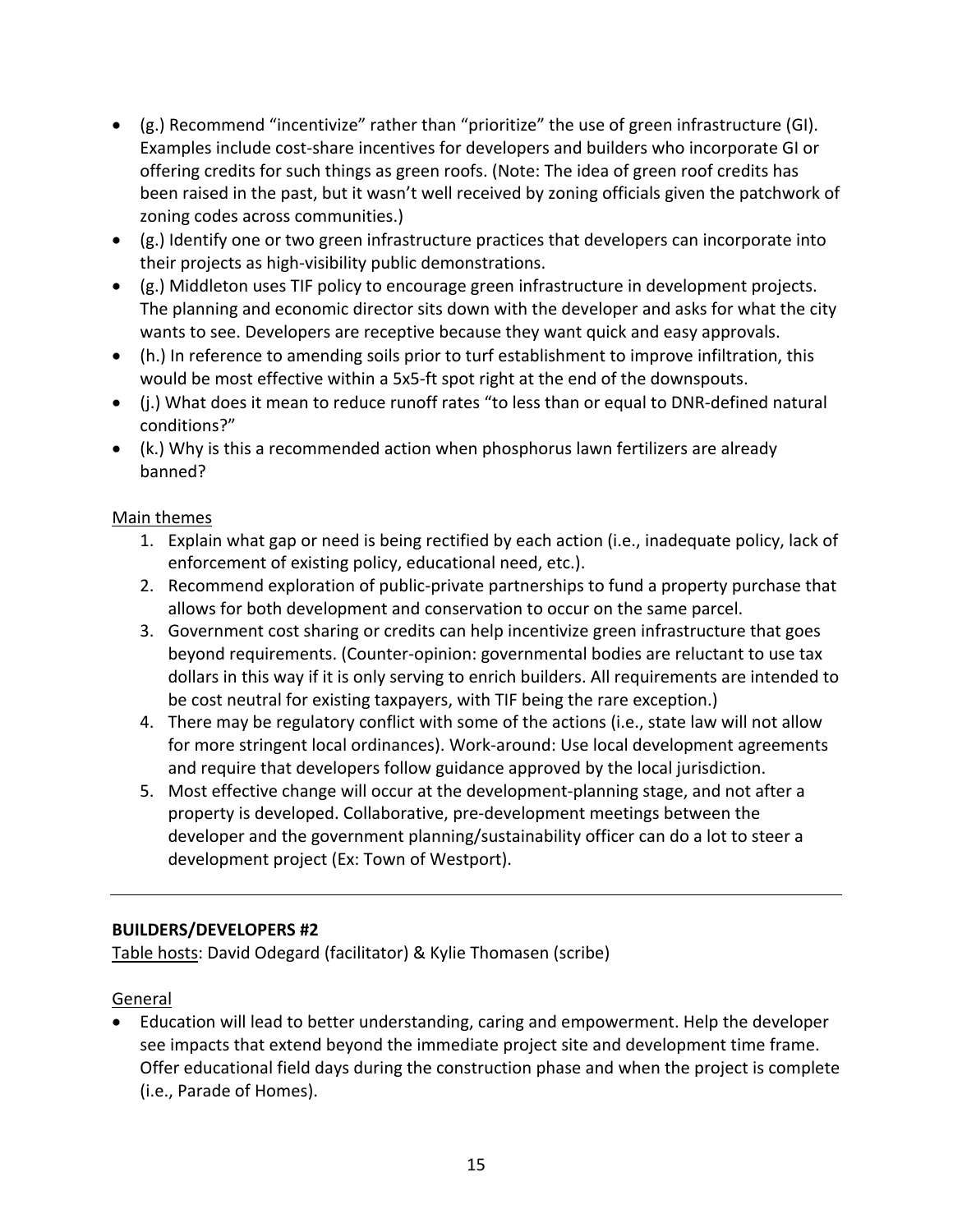- Make toolkit available with options for how to get from point A to point B. This can be in the form of a website with resources and case study successes.
- Capitalize on homebuyer and commercial markets that want to go green. This can be done through green-build certifications that include a water quality component, possibly through Clean Lakes Alliance. This would be like LEED, but for landscaping and stormwater management. Certify the whole process and not just the finished product, and link to the permit through a mandatory point component. Certification and eco-friendly practices then become marketing tools.
- Use both carrots and sticks to disincentivize the act of not caring. Most decisions are based on project budgets, so cost-benefit considerations must be built into the action choices. Awards, recognitions, and financial incentives can serve as carrots, and penalties as sticks. An incentive program should be added as a recommended action.
- Strategy should be to "reduce" not "manage" runoff. Wording still needs to be updated to better reflect the goal of reducing runoff volumes through increased infiltration.
- Emphasize all the aesthetic benefits that would be gained by adopting some of these practices.
- Love the action items, but what are the means to get these things to happen?
- Business enterprises will embrace new ideas and endeavors that: 1) solve a problem they have; 2) create a new opportunity; and 3) provide financial gain. Any way that SmithGroup can present actions for businesses (including Ag) through these three lenses will help the ultimate adoption and success. Basically, marketing imbedded in the plan.
- Are missing an opportunity to incorporate recommendations for collaboration and engagement between the stakeholder groups?

- (a.) Similar to what is recommended for agricultural land, idle construction sites should maintain a cover crop to control erosion.
- (b.) Soil protection zone guidance won't work in city of Madison because it is too urbanized.
- (c.) This is similar or already required largely by MGO 37, NR151 and Dane County's Ch. 14.
- (f.) With respect to street sweeping and leaf collection, make it a minimum frequency vs. rain event-driven requirement. It is too easy to play dumb when it comes to weather.
- (f.) Street sweeping receives little credit in SLAMM. Developers do not depend on it for TSS reduction (only about 8%) and do it for visual reasons. This will not be adopted, and there is no way to know if they do it even if it were mandated.
- (g.) When prioritizing the use of green infrastructure in new development, acknowledge that practices range widely in cost, longevity, and maintenance requirements. Establishing long-term maintenance roles will help to ensure that the practices don't fail.
- (g.) How about a "Fee in lieu of" program that can be applied to projects where site constraints make it difficult or cost prohibitive to install adequate green infrastructure (GI)? "Offset" funds raised through the program can be used to pay for additional GI elsewhere. This can work well in heavily urbanized areas.
- (h.) What does it mean to "amend soils in project development areas?" Developers would want a drop in hydrologic soil class to justify this expense. City of Madison and Dane County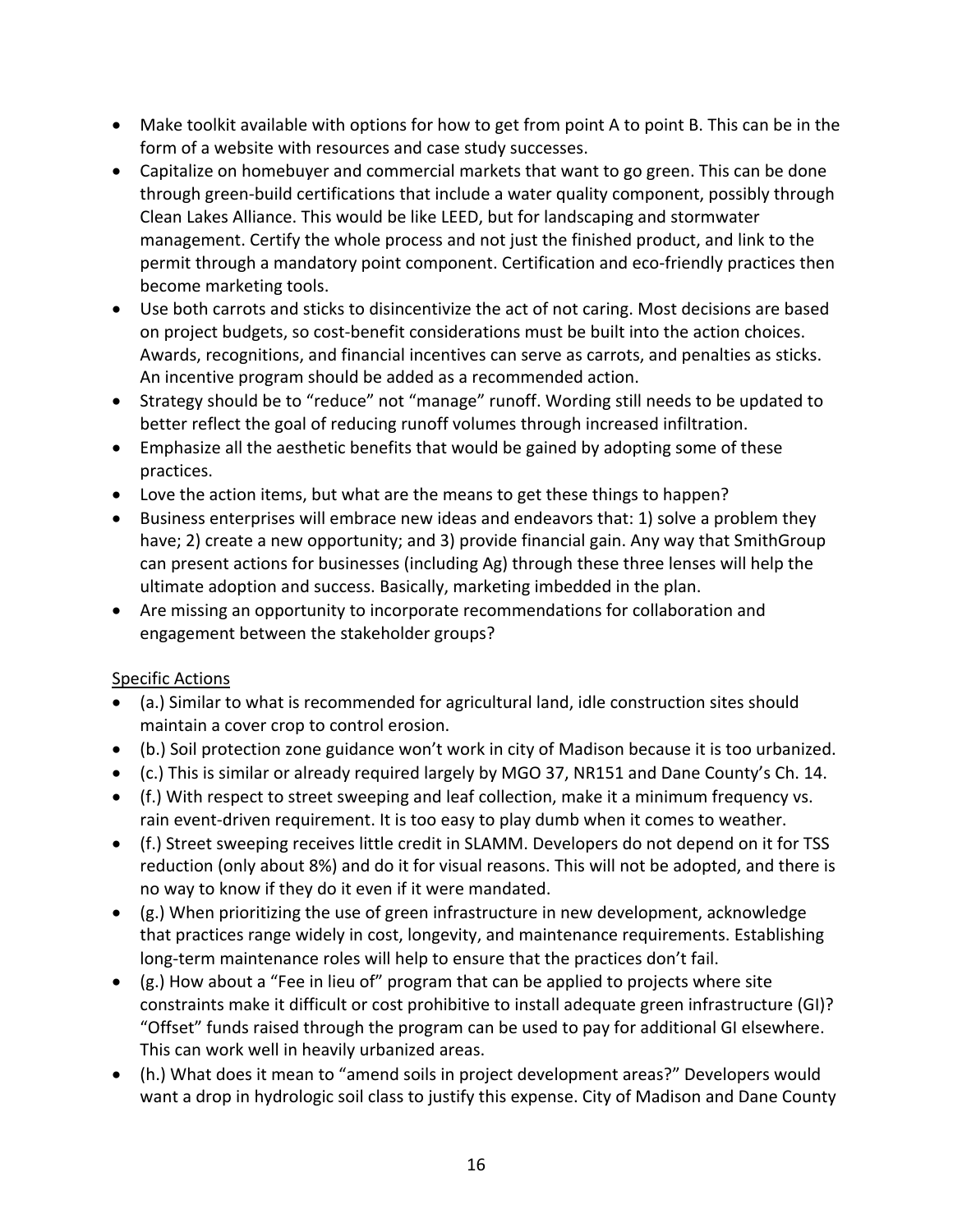make you go from a B to a C when you develop. They would want to back to a B for this, so not sure it is justified.

- (j.) With respect to restricting runoff rates to "natural condition" levels, would want model runs to show what this means before agreeing to it. A Dane County technical advisory committee is needed, similar to the infiltration group.
- (k.) Who is being asked to "omit the use of phosphorus-based fertilizers?" If it's the developer, then that represents a very short time period.
- (l.) Collecting leaves weekly is not possible for the city of Madison. We do not and will not have the staff to do this. Most surrounding communities will not either, and many do not collect leaves at all.

### Main themes

- 1. It's an issue of caring rather than compliance. Water quality concerns are not currently on their radar. Use green-build certifications and ethics codes to motivate action toward zero-phosphorus and zero-runoff projects.
- 2. Provide a toolkit for execution. Increase awareness of options and incentives (tax breaks, stormwater utility fee rebates, runoff-reduction credits, etc.) through a website of resources.
- 3. Communicate financial feasibility and a growing, younger market that wants to go green. Cost-benefit needs to be front and center.

## **Report Out**

Large group work

(See "Main Themes" from the above discussion tables)

Final thoughts:

- What mechanism(s) should be used to generate public dollars to fund these things (i.e., like how money is raised for schools)?
- Project and practices in hotspot areas might warrant 100% public funding.
- Prioritize the best ideas and find a way to pilot them.

## **Close Out**

Fries reminded the group about the Oct-Dec agenda priorities. In October, the focus will be on public-engagement outcomes and the prioritization of recommended actions based on our Compact values. The goal is to walk away from that meeting knowing what's in the draft plan and ready to take these planning deliverables back to our organizations. October is also the month when SmithGroup is provide a first draft of the plan. In November and December, we will focus on progress tracking metrics, public messaging, and next steps for rolling this out to the larger community. This is also the time to vote to confirm that the materials accurately